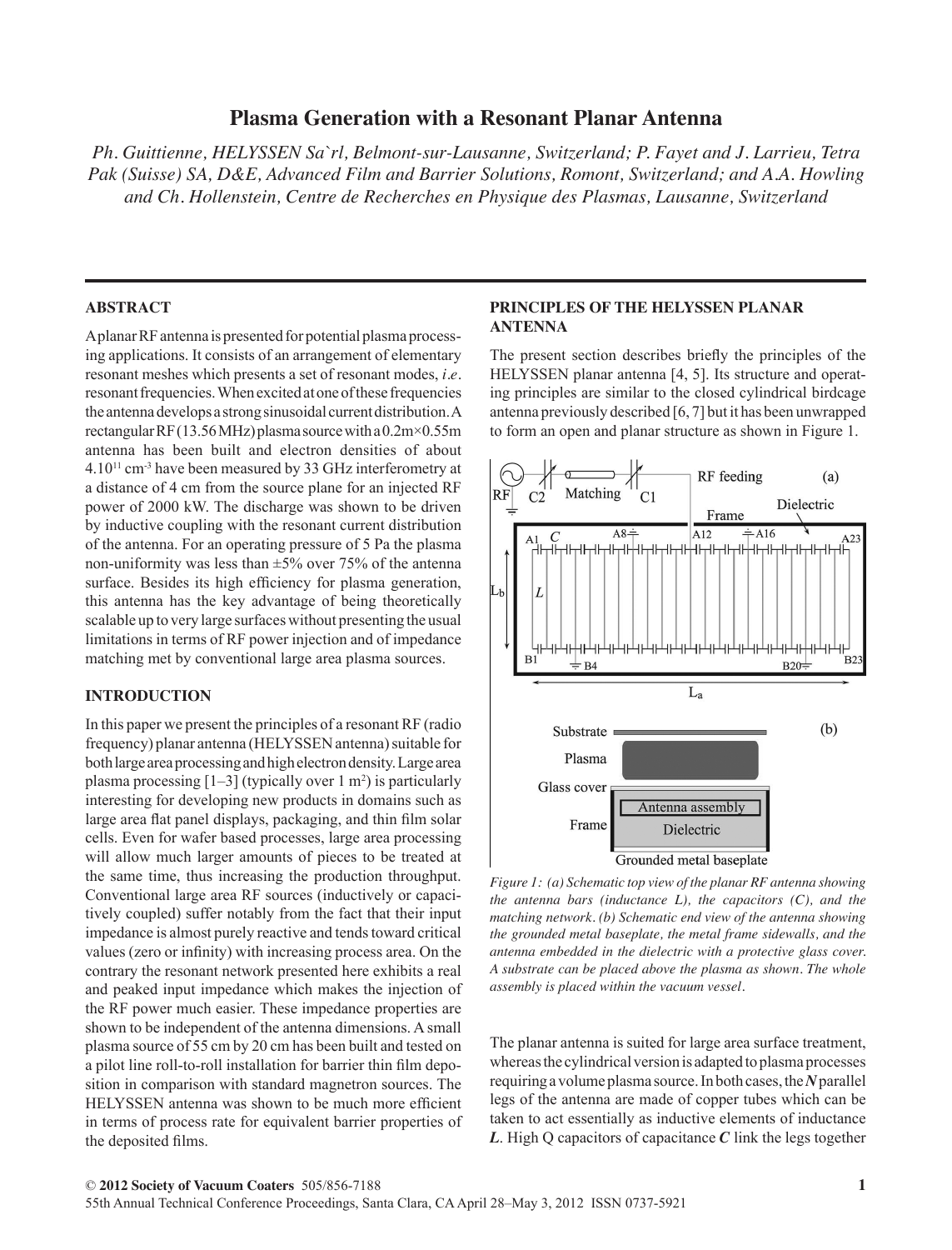and present also a small inductance *M* formed by the metallic leads. In the framework of a lumped elements analysis, and considering the ideal non-dissipative case, the impedance of the legs, and the impedance of segments containing a capacitor are purely imaginary. Solving the Kirchhoff equations over the antenna with the open boundary conditions of the planar structure gives *N***-1** resonant modes *m* that arise from the parallel assembly of *L* and *C* components. Each of these modes is characterized by a resonance frequency  $f_m$ and by specific current distributions in each segment  $I_n$ ,  $M_n$ , and  $K_n$  and voltage distributions at the nodes  $A_n$  and  $B_n$ . The resonance frequencies are given by (eq. 1):

$$
\omega_m = 2\pi \cdot f_m = \left[ C \left( M - 2L \sin^2 \left\{ \frac{m\pi}{2N} \right\} \right) \right]^{-\frac{1}{2}} \tag{1}
$$

Assuming that the antenna is excited at one of its resonance frequencies by an excitation potential  $V_{in} = V_o \cos(\omega t)$  at the feeding node  $A_{N_f}$  and grounded at node  $A_{N_g}$ , the expressions for the leg currents  $\dot{\mathbf{I}}_n$  and capacitor currents  $\dot{\mathbf{M}}_n$  and  $\mathbf{K}_n$  simplify to:

$$
\begin{cases}\nI_n = \frac{2V_0}{DL\omega_m} \cdot \cos\left(\frac{L}{m}(2n-1)\right) \sin\left\{\omega_m t\right\} \\
M_n = -K_n = \frac{V_0}{DL\omega_m \sin\left(\frac{L}{m}\right)} \sin\left(\frac{L}{m}n\right) \sin\left\{\omega_m t\right\}\n\end{cases}
$$
\n(2)

$$
\begin{cases}\nA_n = \frac{V_0}{D} \cdot \left[ \cos \left\{ \frac{k}{m} (2n-1) \right\} - \cos \left\{ \frac{k}{m} (2N_g - 1) \right\} \right] \cos \left\{ \omega_m t \right\} \\
B_n = -\frac{V_0}{D} \cdot V_0 \left[ \cos \left\{ \frac{k}{m} (2n-1) \right\} + \cos \left\{ \frac{k}{m} (2N_g - 1) \right\} \right] \cos \left\{ \omega_m t \right\} \\
(3)\n\end{cases}
$$

with 
$$
\mathbf{D} = \cos \frac{1}{2} m \left( 2N_f - 1 \right) - \cos \frac{1}{2} m \left( 2N_g - 1 \right)
$$
 and  $k_m = \frac{m \pi}{2N}$ .

Note that these equations all have sinusoidal forms and oscillate temporally in phase. The spatial wavelength is inversely proportional to the mode number *m*. For instance, three normalized distributions are shown in Figure 2 corresponding to the modes  $m = 1$ ,  $m = 2$ , and  $m = 6$  for a 23-leg antenna. Note that the current intensities in the legs for the  $m = 1$  mode constitute a half wavelength over the antenna length, while three wavelengths occur for the mode  $m = 6$ .



*Figure 2: Current distributions in the conductive legs for different modes of a 23-leg RF antenna. The symbols indicate the currents in each leg; the lines show the mode structure.*

#### **EXPERIMENTAL RESULTS**

The results presented below have been obtained with a small planar source (55 by 20 cm) operated at 13.56 MHz. The  $m = 6$  resonance of the system has been brought to this industrial frequency by adjusting the value of the antenna capacitors (2.9 nF). The antenna was shown to couple inductively to the plasma for an injected RF power of about 50-100W, depending on the operating pressure (typ.  $10^{-3}$  to  $10^{-1}$  mbar). The transition between capacitive and inductive couplings can be observed as a jump in the measurement (33GHz interferometry) of the electron density during a power ramp (Figure 3). The plasma density reaches values of about  $10^{11}$  cm<sup>-3</sup> for 1 kW of power injection, and no saturation is observed in the 2 kW range of our experiment.



*Figure 3: Maximum electron density measured by 33 GHz interferometer in the Ar plasma for increasing RF power going from 30W to 2000W. The Ar pressure is 10<sup>2</sup> mbar, and the flux is 30 sccm. The transition from capacitive to inductive coupling occurs at around 60W.*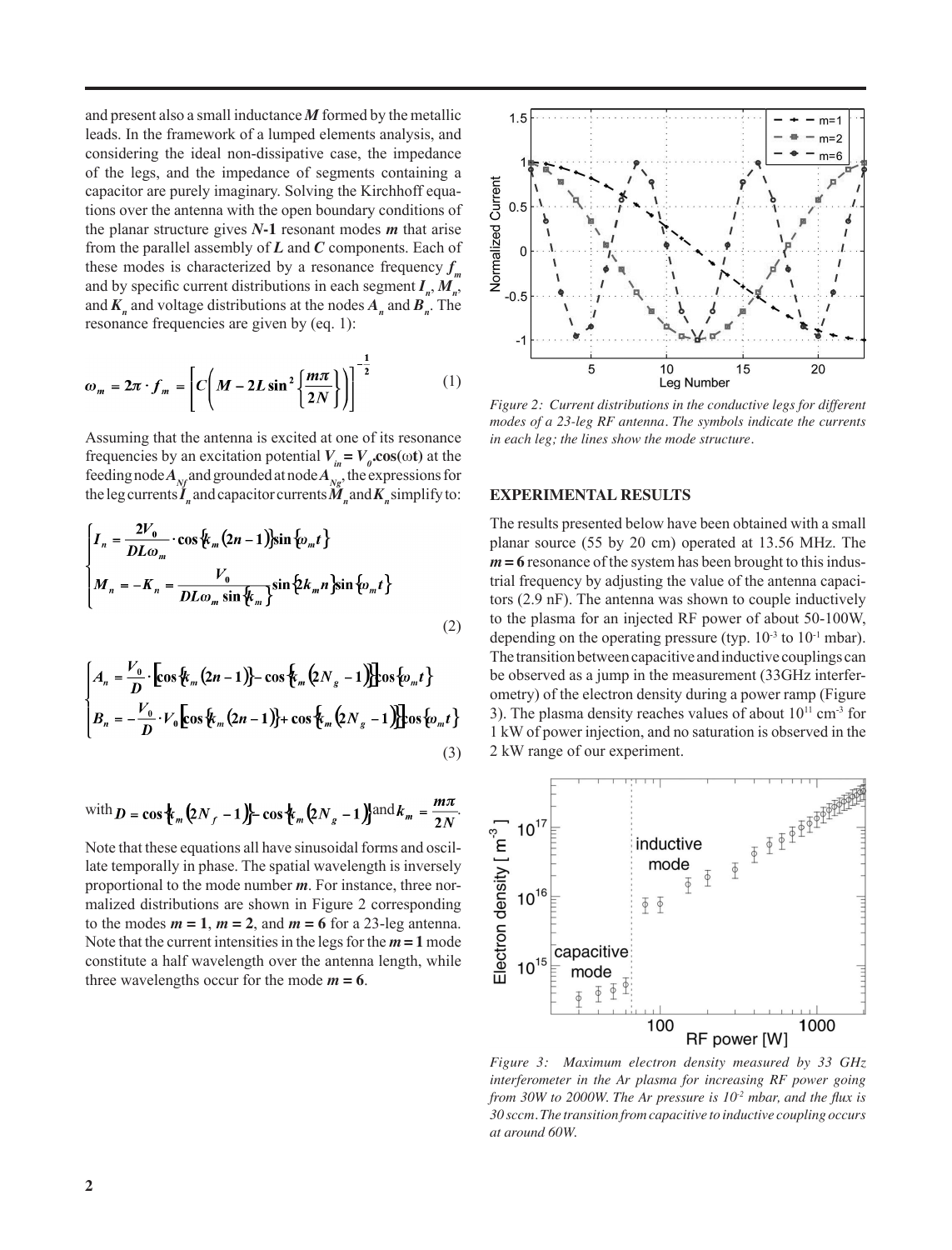The electron density along the middle of the antenna is given in Figure 4. These profiles broaden with increasing power from 100W to 200W and finally to 1000W. Black marks indicate the position of the legs with maximal currents and correspond effectively to the local maxima of density. Notice how the two electron density maxima located near the edges of the antenna at ±20 cm are progressively raised to the same values as the three maxima located near the central feeding, showing that the plasma becomes more and more uniform with increasing power. This indicates that the plasma ionization rate begins to dominate the diffusion loss process at the edges and extend the high electron density from the centre of the antenna to the edges resulting in only 65% non-uniformity over more than 75% of the antenna at 1000W.



*Figure 4: Electron density profiles (normalized) along the RF antenna length at 100, 200, and 1000W at a distance of 4 cm above the antenna. The black line segments indicate the positions of the legs with maximal currents.*

The planar plasma source has been installed in a pilot rollto-roll semi-industrial installation (Tetra Pak) in order to test its performances in comparison with conventional magnetron sources. Thin barrier films (typ. 20 nm) have been deposited on pet foils (50 cm width) at different line speeds, and the quality of the obtained barrier was characterized by measuring the oxygen and water transmission rates across the processed substrates. The conventional magnetron process allows good barriers to be reached with a line speed of about 10 m/min, with an injected 40 kHz power of typically 2 kW. With the HELYSSEN source, good barriers were obtained at the maximum available speed of the pilot line (40 m/min) for a RF power of 1.3 kW. On the basis of the deposition rate (65 nm/s) reached with the resonant network, the line speed could even be raised up to 60 m/min.

## **PERSPECTIVES**

The experimental results obtained with the HELYSSEN planar source are very promising. It has been shown that the high efficiency of the resonant network in terms of plasma density allows high process rates to be reached. In addition we show in this section that the resonant network is also theoretically an excellent candidate to produce very large area plasma sources.

One of the recurrent difficulties in the attempt to increase the area of conventional RF plasma sources lies in the input impedance  $(Z_{i})$  problem. Taking a capacitively coupled source, its input impedance will drop zero with increasing area. On the contrary the input impedance (essentially reactive) of a conventional inductively coupled source, such as a spiral antenna, will tend toward infinity with the antenna size. These critical values of  $Z_{in}$  make the impedance matching between the RF generator and the plasma source very difficult and lead to very high currents/voltages into the feeding lines, which cause destructive arcing and overheating.

Under resonance the HELYSSEN antenna presents a peaked real input impedance (Figure 5). When coupled with the plasma this real input impedance is typically of few tens of ohms, which means that the system is almost already matched and then all the problems mentioned with the input impedance of conventional sources are avoided. The striking point is that these properties are not dependent on the antenna size, at least theoretically.



*Figure 5: Input impedance of the resonant antenna in the vicinity of the 13.56 MHz m = 6 resonance (without plasma).* 

Another point concerns the standing wave effect that currently occurs in large area systems. By introducing an electromagnetic model for the antenna conductors instead of the conventional lumped elements analysis, Kirchhoff equations can be solved by taking into account the amplitude variations of the voltages and currents along the conductors. The first very important result of this model is that no relevant standing wave effect is to be expected in the direction perpendicular to the antenna legs. This is due to the fact that the relevant length scale for the standing waves in this direction is not the full antenna length but rather the size of one segment containing a capacitor, which is always much smaller than the potential/current wavelength at our operating frequencies.